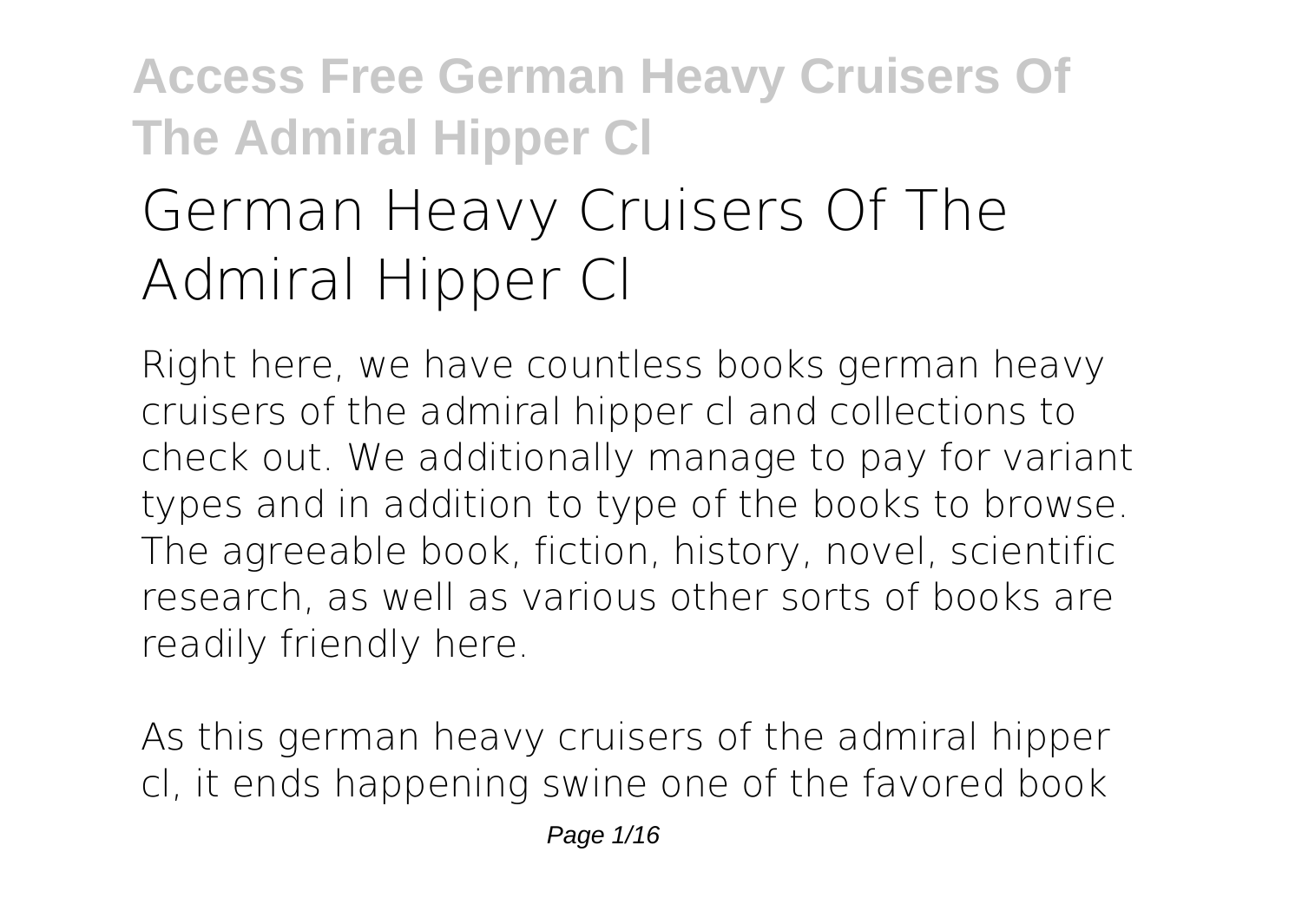german heavy cruisers of the admiral hipper cl collections that we have. This is why you remain in the best website to see the amazing ebook to have.

Ultimate Admiral: Dreadnoughts - The Deutschland Class (Alpha 7) [Heavy cruisers] Deutschland class (1930) - Guide 074 USS Alaska - Guide 105 (Extended) *ADMIRAL HIPPER | German Heavy Cruiser Gameplay (War Thunder Naval Forces) Ägir: New German Heavy Cruiser The Armored Cruiser: A World War I Naval History* The Last Gunfight: The Sinking of the Haguro School Of Ships Ep. 5: Cruisers *D-Day's Forgotten 6th Beach*

Prinz Eugen heavy cruiser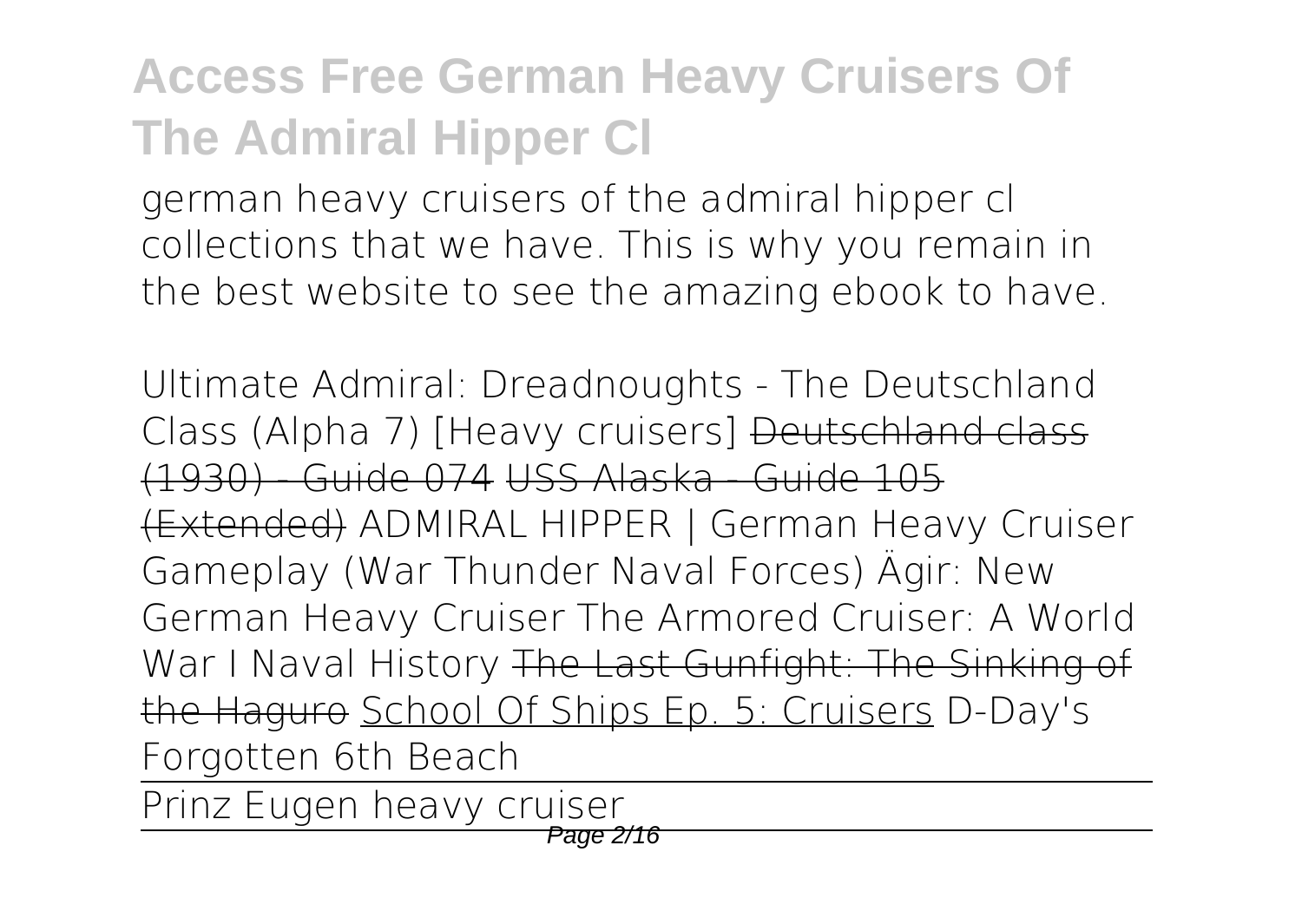World of Warships - German Cruisers I-VCruisers - The Great Ships / Warship Documentary *The Last Mooring NUCLEAR SUBMARINES | Russian Yasen-Class Submarine (War Thunder Silent Thunder) Super Heavy Cruiser - Ultimate Admiral: Dreadnoughts*

BATTLESHIPS Might Be Close | BIGGEST Ship Yet 4X8inch GUNS (War Thunder Admiral Hipper)**U-Boats History - The Sinking of U 47, U 99 and U 100 Why Japan had NO Chance in WW2** HMS Vanguard - Guide 132 (Extended Look) KMS Gneisenau New German Battleships \"New Power\" Update War Thunder **USS Montana - Guide 118**

Plan Z - Germany's Secret Sleeping WW2 Battleship Fleet**War Thunder - Heavy Cruiser** Armed Merchant Page 3/16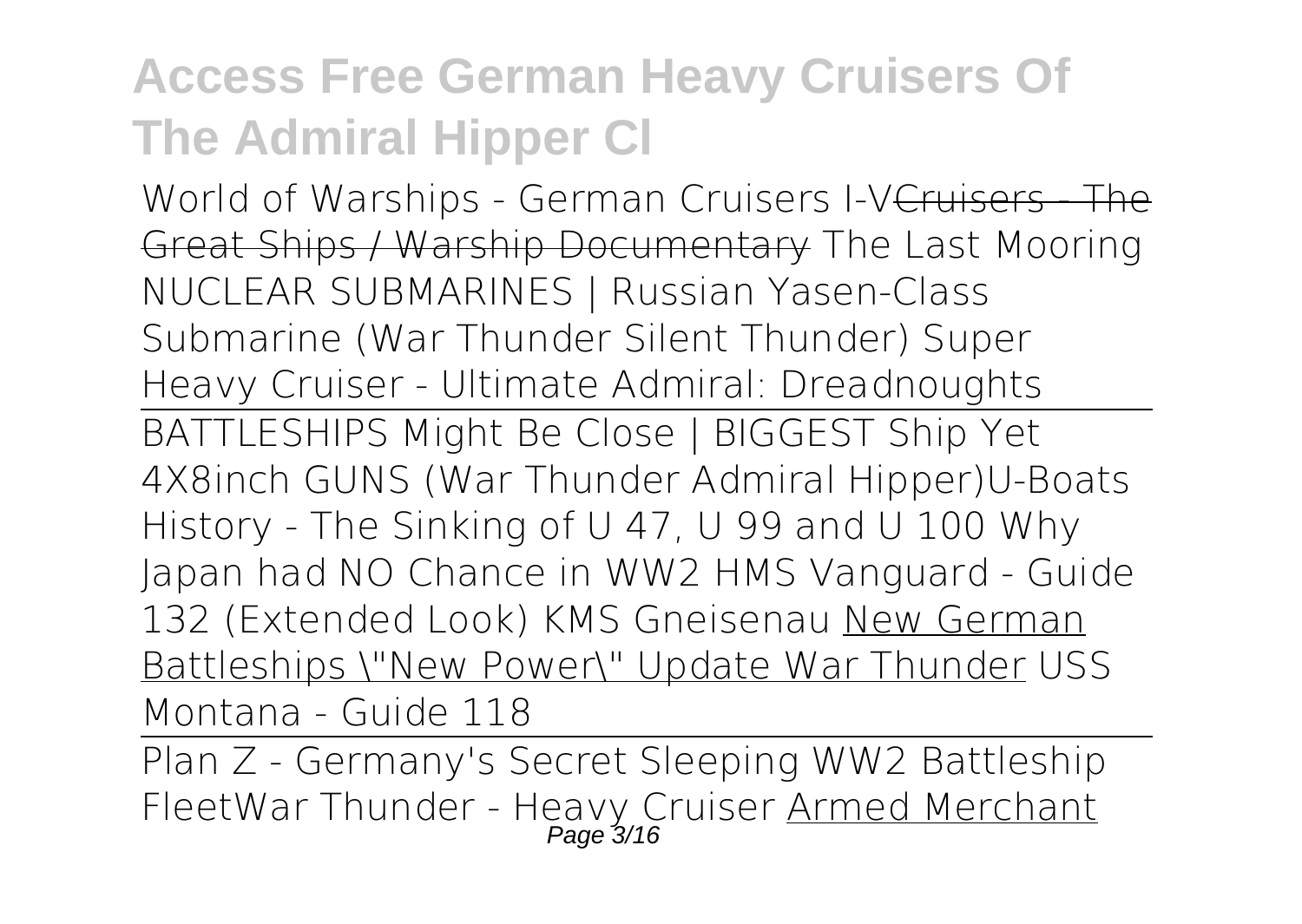Cruisers \u0026 Raiders - Bearing Deadly Cargo World of Warships - German Cruisers VI-X **KMS Deutschland - KMS Lützow British Cruiser Development Between WW1 \u0026 WW2 - Honestly not raiders 'guv! THE SHOOTING RANGE #182: Sinking heavy cruisers / War Thunder**

County class - Guide 115*German Heavy Cruisers Of The*

The German navies of the 1920s through 1945—the Reichsmarine and later Kriegsmarine —built or planned a series of heavy cruisers starting in the late 1920s, initially classified as Panzerschiffe (armored ships). Four different designs—the Deutschland, D, P, and Admiral Hipper classes, comprising twenty-two Page 4/16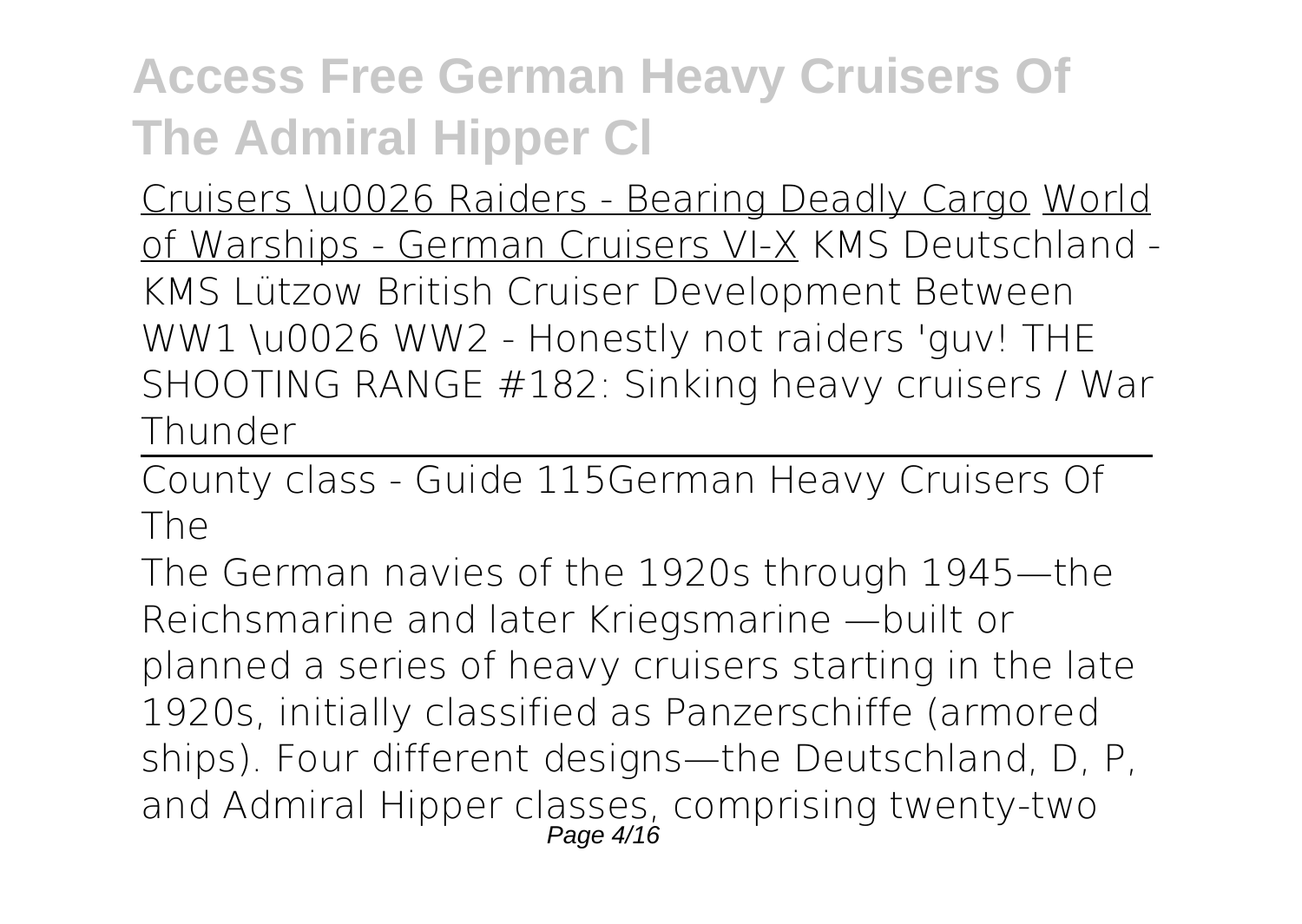ships in total—were prepared in the period, though only the three Deutschland -class ships and three of the five Admiral Hipper -class cruisers were ever built.

*List of heavy cruisers of Germany - Wikipedia* The Reichsmarine responded by designing the Deutschland class; these heavy cruisers armed with 28 cm (11 in) guns were intended to break the naval clauses of Versailles by significantly outgunning the new treaty cruisers being built by Britain and France under the terms of the Washington Naval Treaty, which were limited to 20.3 cm (8.0 in) guns. If Britain and France agreed to abrogate the naval clauses of the Versailles treaty, Germany would abandon the Page 5/16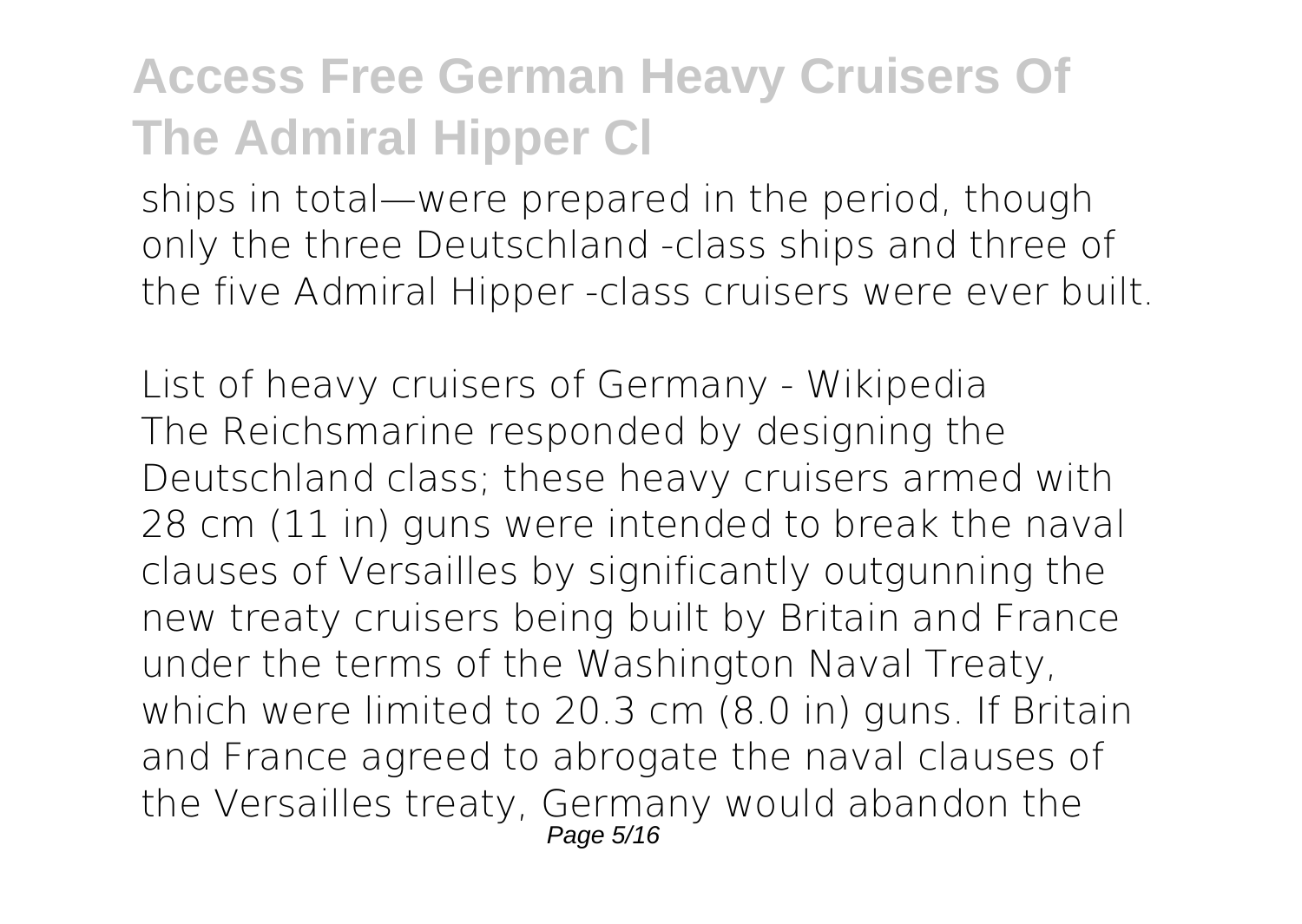**Access Free German Heavy Cruisers Of The Admiral Hipper Cl** new cruisers.

*List of cruisers of Germany - Wikipedia* The German navies of the 1920s through 1945—the Reichsmarine and later Kriegsmarine —built or planned a series of heavy cruisers starting in the late 1920s, initially classified as Panzerschiffe (armored ships). Four different designs—the Deutschland, D, P, and Admiral Hipper classes, comprising twenty-two ships in total—were prepared in the period, though only the three Deutschland -class ships and three of the five Admiral Hipper -class cruisers were ever built.

*List of heavy cruisers of Germany | Military Wiki |* Page 6/16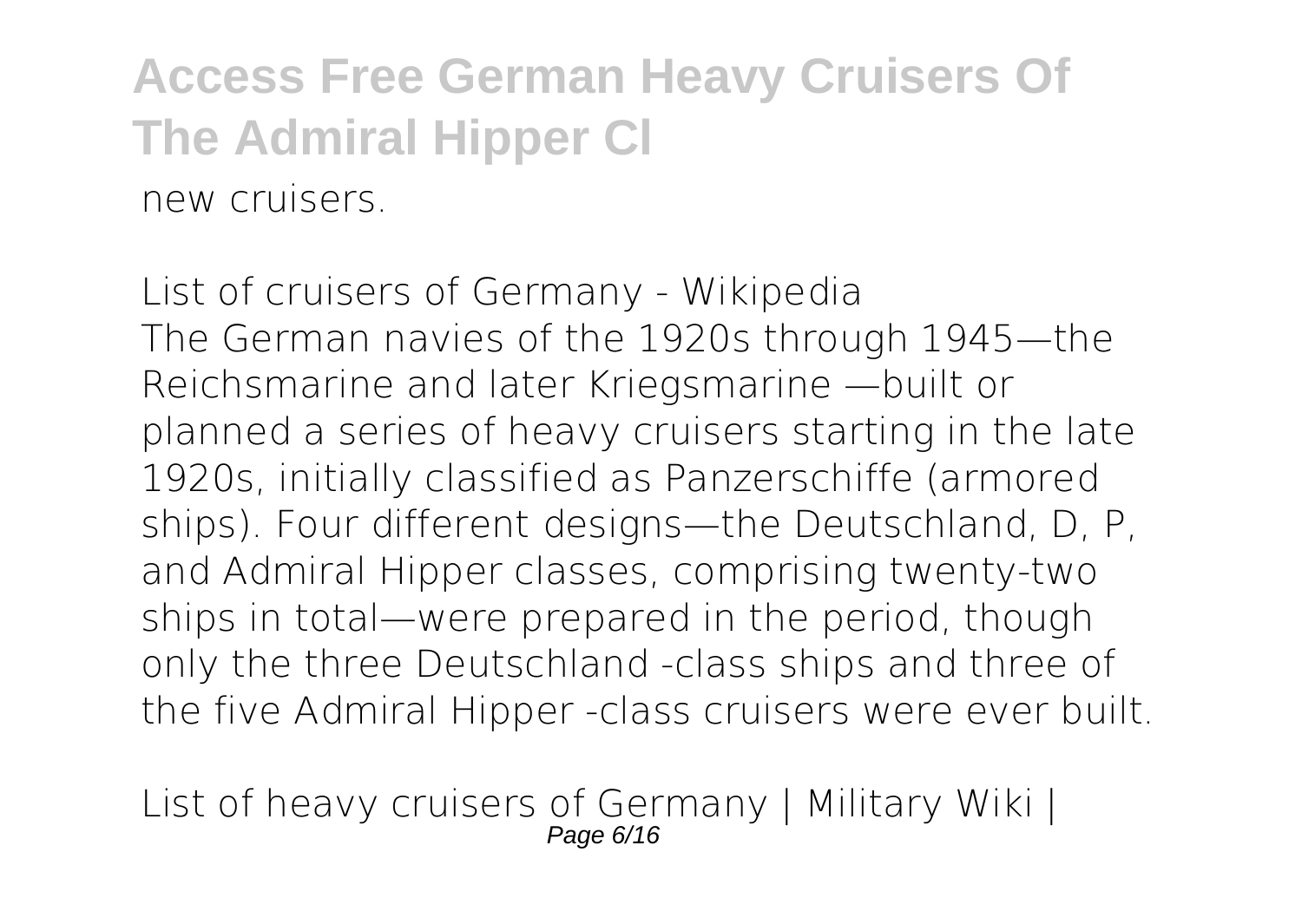*Fandom*

Buy German Heavy Cruisers of the Admiral Hipper Class Warships of the Kriegsmarine by Gerhard Koop, Klaus-Peter Schmolke (ISBN: 9781848321953) from Amazon's Book Store. Everyday low prices and free delivery on eligible orders.

*German Heavy Cruisers of the Admiral Hipper Class Warships ...*

German heavy cruisers of the Admiral Hipper class The first guidelines for the project of the Admiral Hipper class cruisers were formulated in February 1934. According to them the ships had to meet three basic requirements.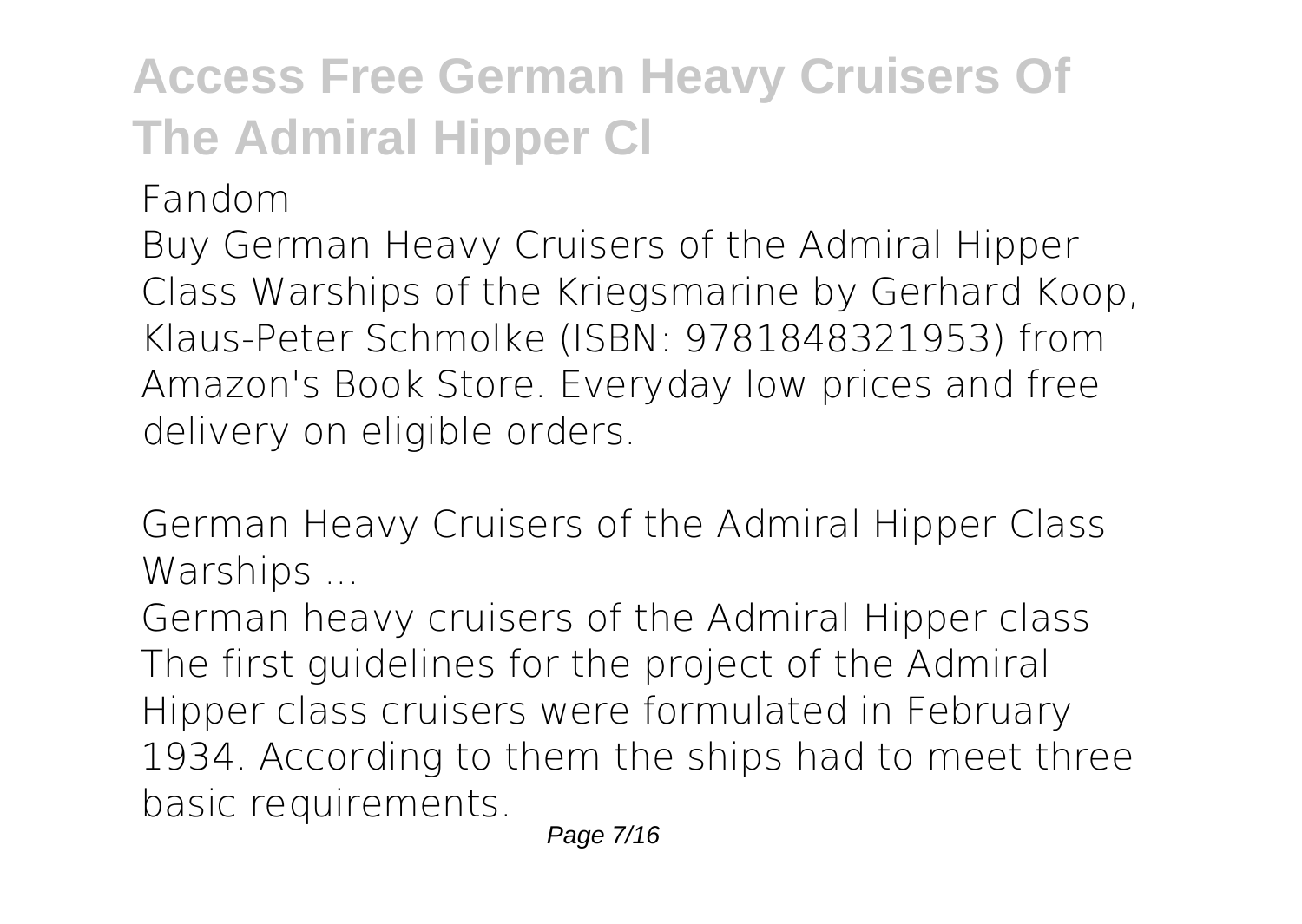*Heavy Cruisers of the Admiral Hipper and the Prinz Eugen class*

Deutschland was the lead ship of her class of heavy cruisers (often termed pocket battleships) which served with the Kriegsmarine of Nazi Germany during World War II. Ordered by the Weimar government for the Reichsmarine, she was laid down at the Deutsche Werke shipyard in Kiel in February 1929 and completed by April 1933.

*German cruiser Deutschland - Wikipedia* The German cruisers in use during the First World War fall into three broad categories – heavy cruisers, Page 8/16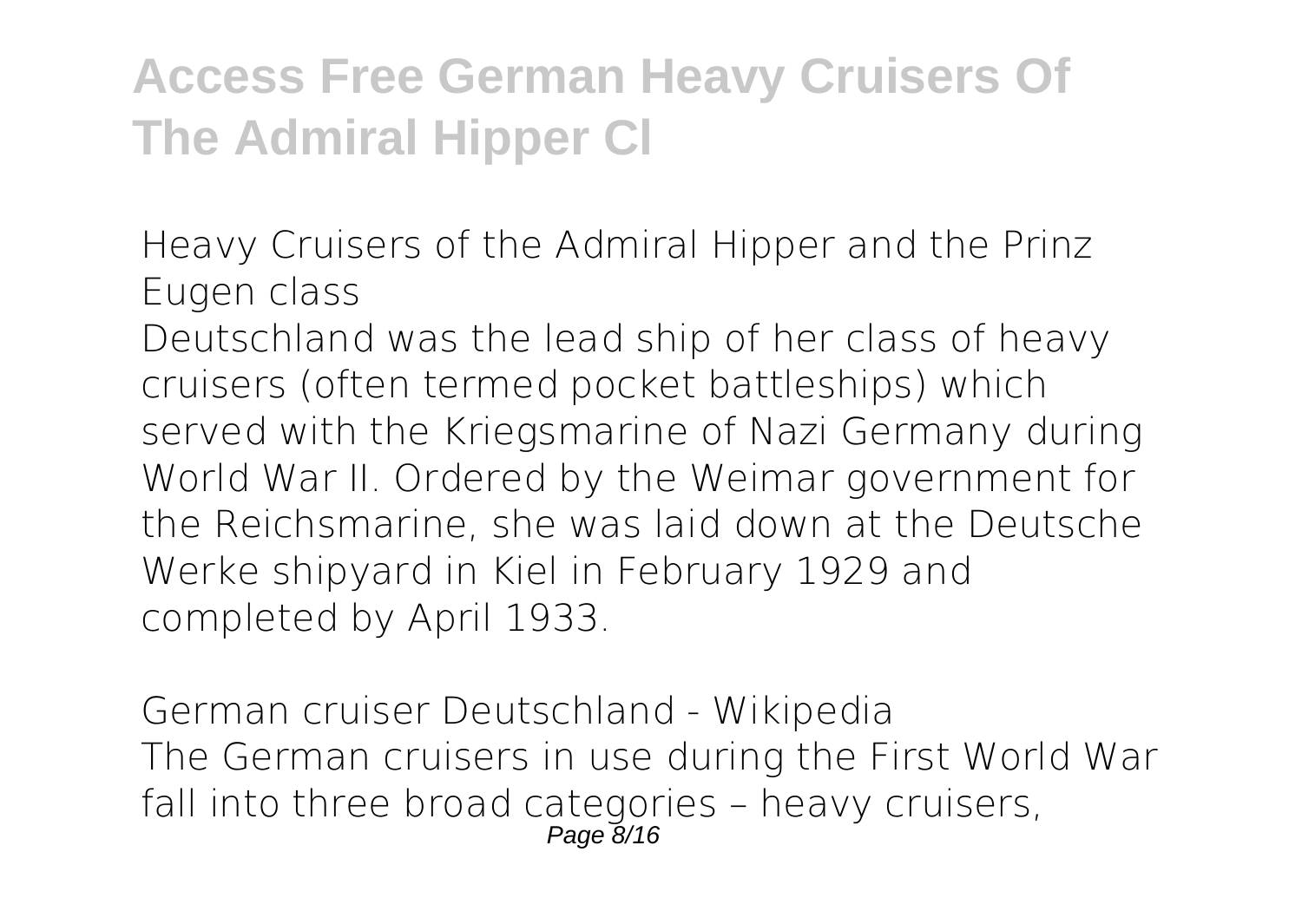battlecruisers and light cruisers. The heavy cruisers consisted of older protected and armoured cruisers. Up to the Scharnhorst class they were not especially well designed ships, which carried twice the number of the heaviest 8.3in guns.

*German Cruiser Classes of the First World War* Lützow was a heavy cruiser of Nazi Germany's Kriegsmarine, the fifth and final member of the Admiral Hipper class, but was never completed. The ship was laid down in August 1937 and launched in July 1939, after which the Soviet Union requested to purchase the ship. The Kriegsmarine agreed to the sale in February 1940, and the transfer was Page 9/16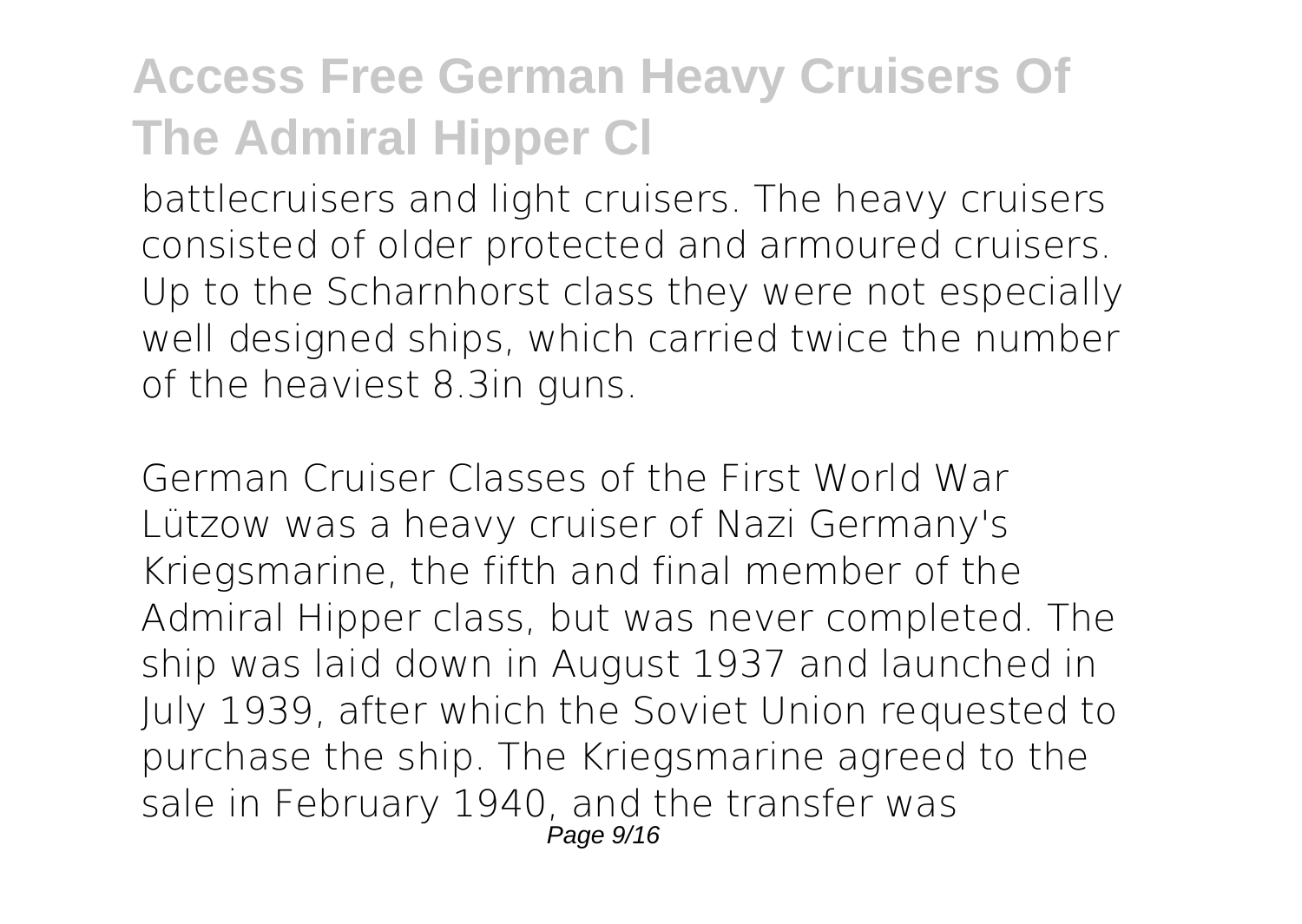completed on 15 April. The vessel was still incomplete when sold to the Soviet Union, with only half of her main battery of eight 20.3 cm guns installed ...

*German cruiser Lützow (1939) - Wikipedia* The Admiral Hipper class of heavy cruisers was ordered in the context of German naval rearmament after the Nazi Party came to power in 1933 and repudiated the disarmament clauses of the Treaty of Versailles.In 1935, Germany signed the Anglo–German Naval Agreement with Great Britain, which provided a legal basis for German naval rearmament; the treaty specified that Germany would be able to ...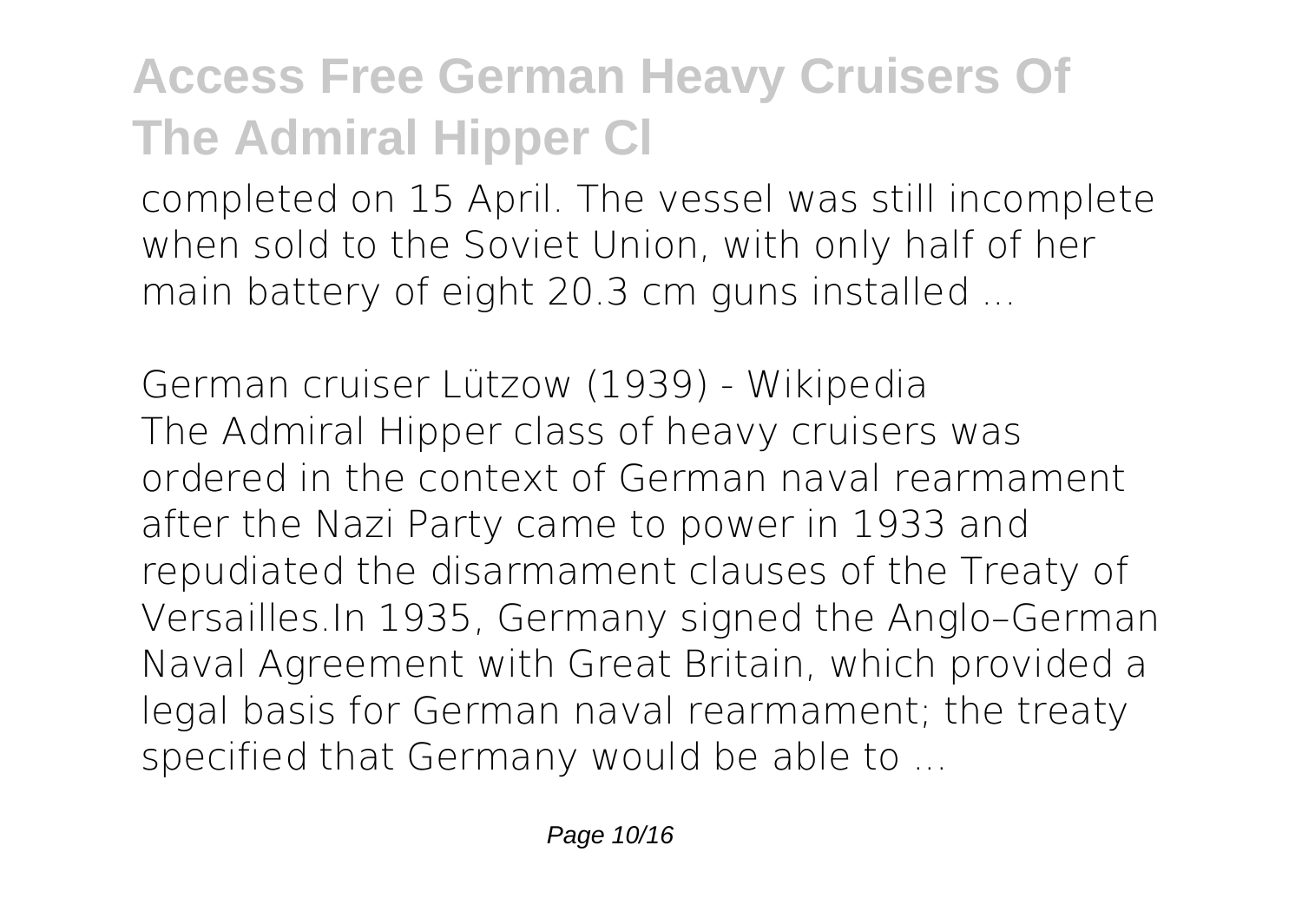*German cruiser Blücher - Wikipedia* The Kaiserliche Marine, the navy of the German Empire, built a series of battlecruisers in the first half of the 20th century. The battlecruiser type was an outgrowth of older armored cruiser designs; they were intended to scout for the main battle fleet and attack the reconnaissance forces of opposing fleets. Kaiser Wilhelm II insisted that the new battlecruisers be able to fight in the line of battle with battleships to counter Germany's numerical inferiority. SMS Von der Tann was the first Ge

*List of battlecruisers of Germany - Wikipedia* Force G, the South American Cruiser Squadron, Page 11/16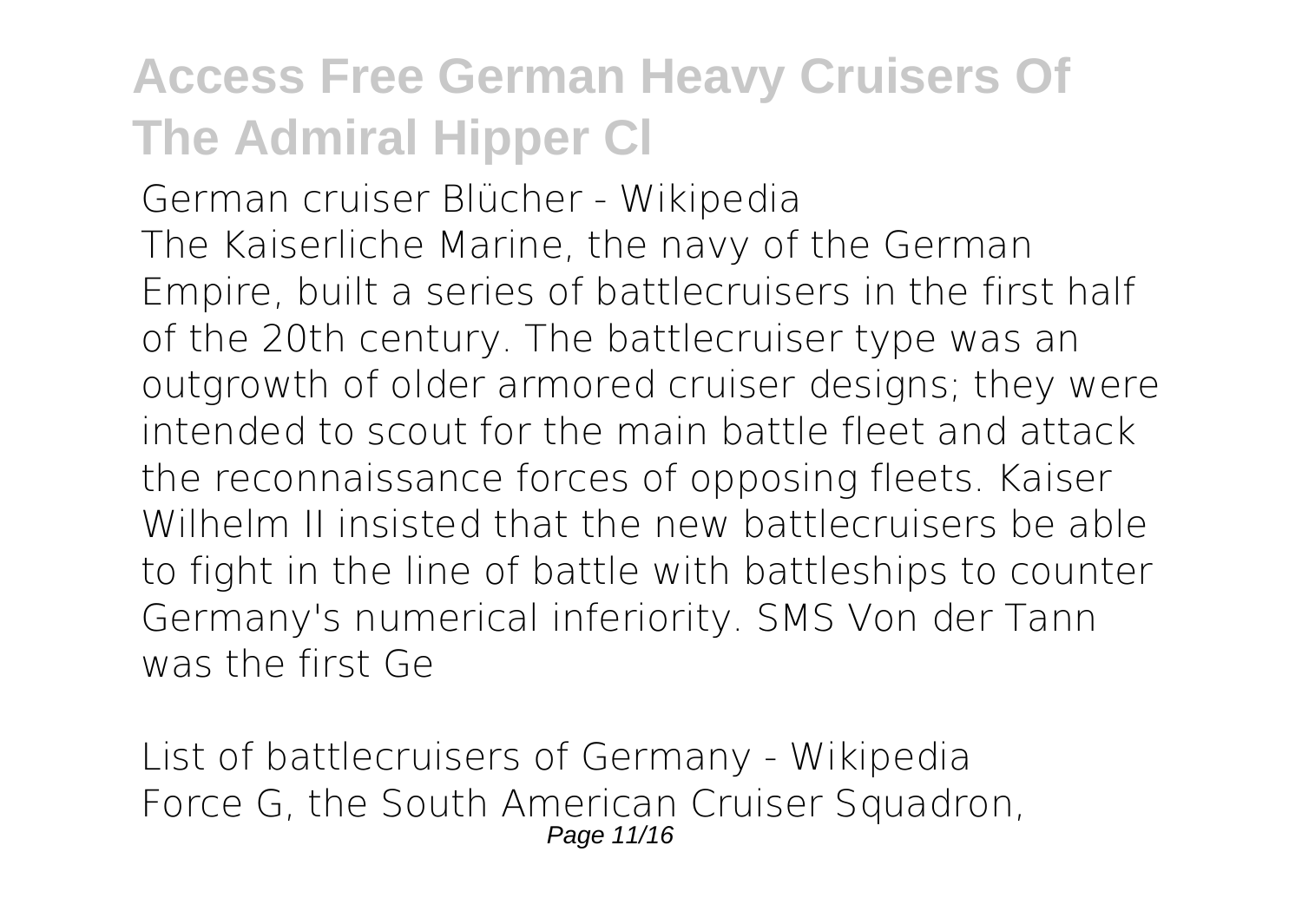comprised the County -class heavy cruiser HMS Cumberland of 10,570 long tons (10,740 t) with eight 8-inch (200 mm) guns in four turrets, the ‹See TfM› York -class heavy cruiser HMS Exeter of 8,390 long tons (8,520 t) with six 8-inch (200 mm) guns in three turrets, and two ‹See TfM› Leander -class light cruisers, HMS Ajax and Achilles, both of 7,270 long tons (7,390 t) with eight 6-inch (150 mm) guns.

*Battle of the River Plate - Wikipedia* Admiral Hipper was a heavy cruiser of the German navy. It received his name in honor of the admiral of the German fleet – Franz Ritter von Hipper. Admiral Hipper was laid in 1935, and on April 29, 1939, Page 12/16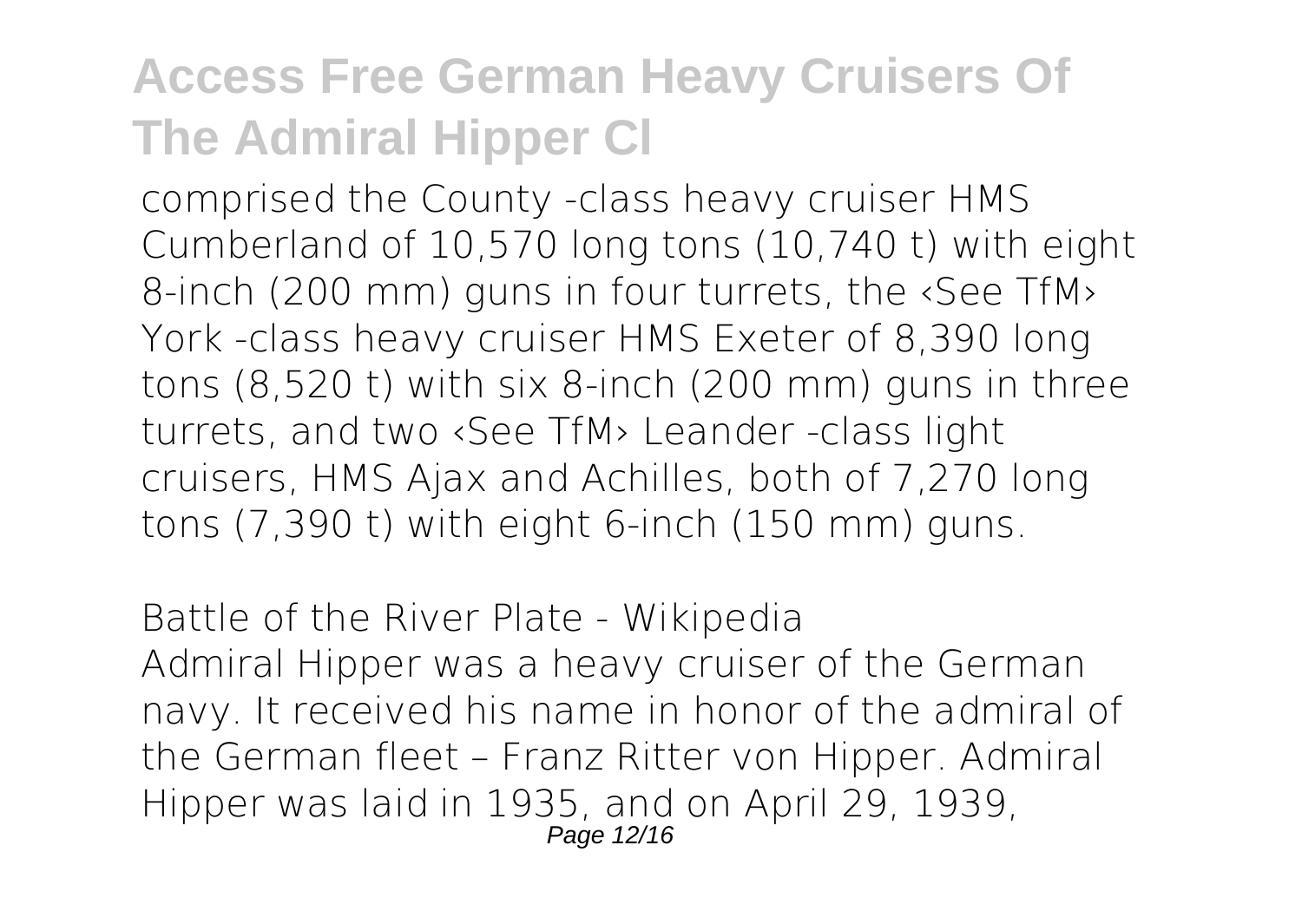officially joined the Kriegsmarine. Admiral Hipper had a smooth deck body in which armor plates added additional strength.

*Disappointing Heavy Hipper - Admiral Hipper the Heavy ...*

This volume covers the Admiral Hipper class, among the largest heavy cruisers to serve in World War II.

*Pen and Sword Books: Heavy Cruisers of the Admiral Hipper ...*

Buy German Heavy Cruisers 1939-45 (New Vanguard) by Williamson, Gordon, Palmer, Ian (ISBN: 9781841765020) from Amazon's Book Store. Page 13/16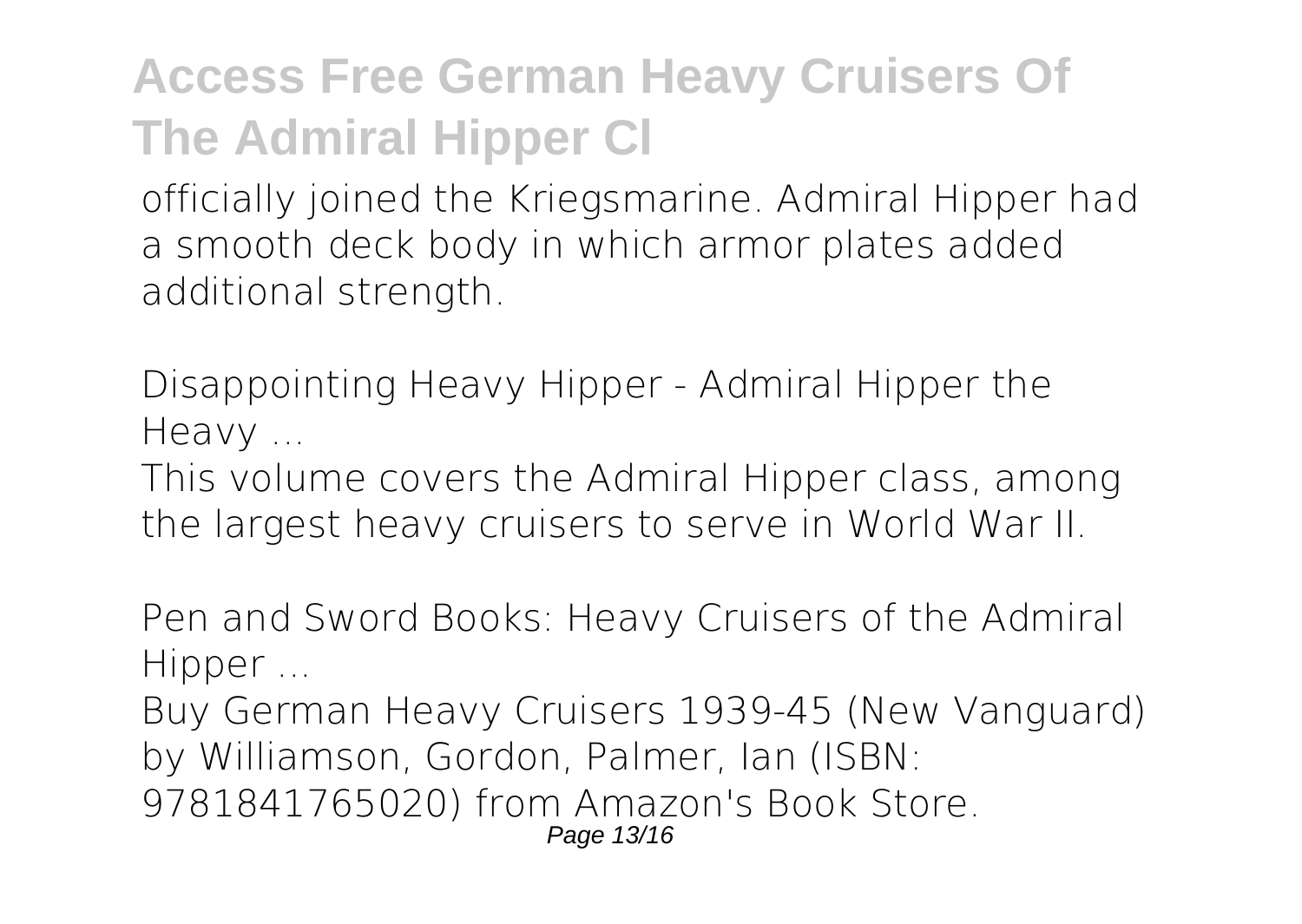Everyday low prices and free delivery on eligible orders.

*German Heavy Cruisers 1939-45 (New Vanguard): Amazon.co.uk ...*

In commission – 1939 Displacement – 10,000 Long tons (Full Load – 13,327 Long tons) Length – 608 $\Pi$  4 $\Pi$ Beam – 61 $\Pi$  7 $\Pi$  lust as the cruiser Wichita was a refinement of heavy cruiser design, the St. Louis class cruisers were a refinement over previous United States light cruisers.

*Largest Cruisers of World War 2 - Navy General Board* The last British heavy cruiser to be built was the Page 14/16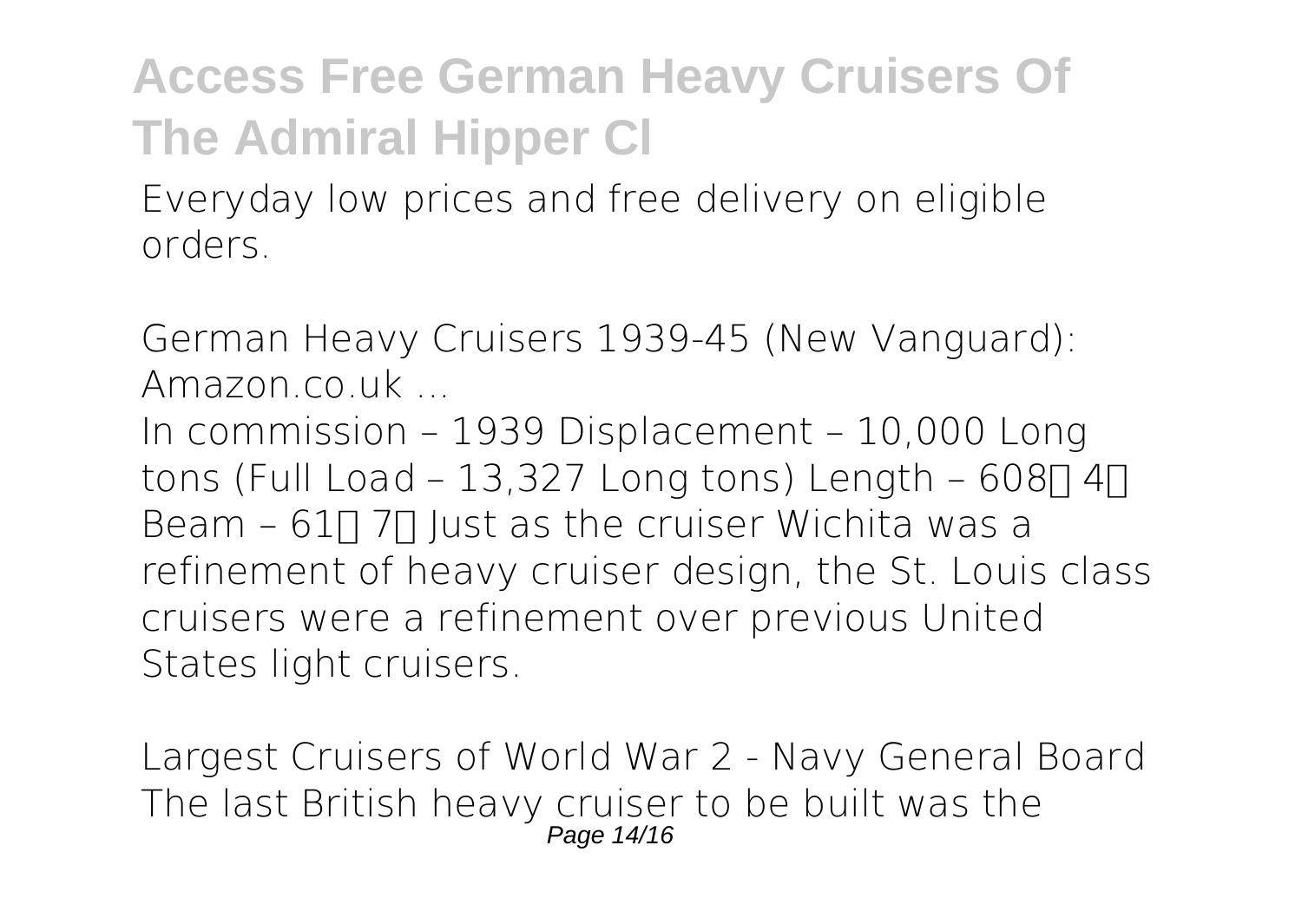famous Exeter, which battled the German "pocket battleship" Graf Speein the South Atlantic, and was later sunk by Japanese cruisers and destroyers in the Java Sea. Exeterwas completed in 1931. She is a good illustration of the British cruiser design philosophy in practice.

*Heavy Cruisers of WW II (Part 1)* The German "pocket battleships" were the Deutschland (renamed Lützow), the Graf Spee, and the Scheer. They were originally designated "armored ships" by the Germans—a rather vague term—and then classed as cruisers.